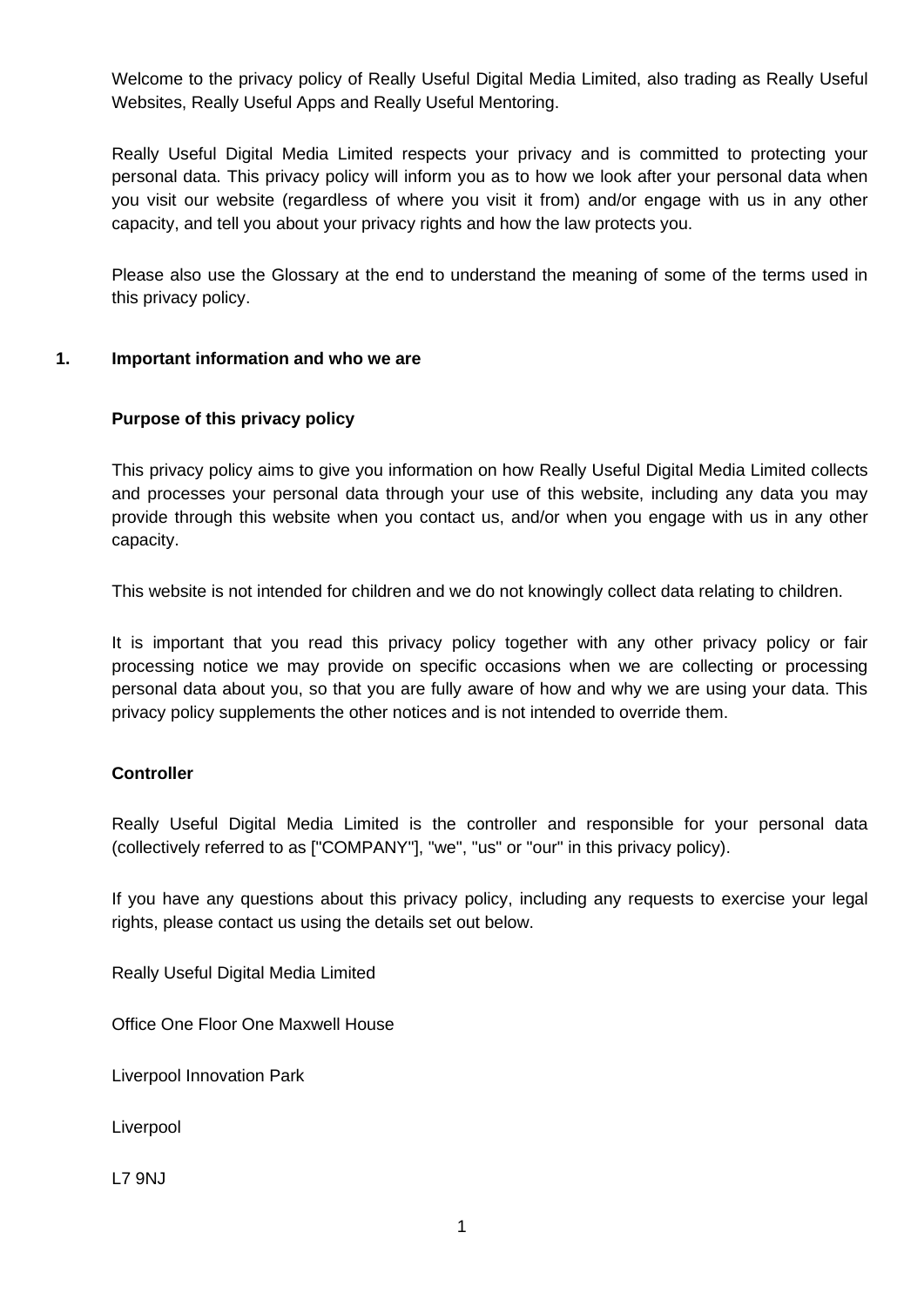Email us using the contact form on the contact us page.

You have the right to make a complaint at any time to the Information Commissioner's Office (ICO), the UK supervisory authority for data protection issues (www.ico.org.uk). We would, however, appreciate the chance to deal with your concerns before you approach the ICO so please contact us in the first instance.

#### **Changes to the privacy policy and your duty to inform us of changes**

This version was last updated on 23<sup>rd</sup> April 2022, to reflect our change of limited company name, the previous version being updated in February 2022, to reflect our change of registered office, and previously May 2018, to reflect the change in the data protection law in the UK on 25th May 2018.

It is important that the personal data we hold about you is accurate and current. Please keep us informed if your personal data changes during your relationship with us.

### **Third-party links**

This website may include links to third-party websites, plug-ins and applications. Clicking on those links or enabling those connections may allow third parties to collect or share data about you. We do not control these third-party websites and are not responsible for their privacy statements. When you leave our website, we encourage you to read the privacy notice of every website you visit.

#### **2. The data we collect about you**

Personal data, or personal information, means any information about an individual from which that person can be identified. It does not include data where the identity has been removed (anonymous data).

We may collect, use, store and transfer different kinds of personal data about you which we have grouped together as follows:

- **Identity Data** includes first name, maiden name, last name, username or similar identifier, marital status, title, date of birth and gender. This may include company identity information such as your company registration number and VAT registration number.
- **Contact Data** includes address, email address and telephone numbers.
- **Financial Data** includes bank account details.
- **Technical Data** includes internet protocol (IP) address, browser type and version, time zone setting and location, browser plug-in types and versions, operating system and platform and other technology on the devices you use to access this website.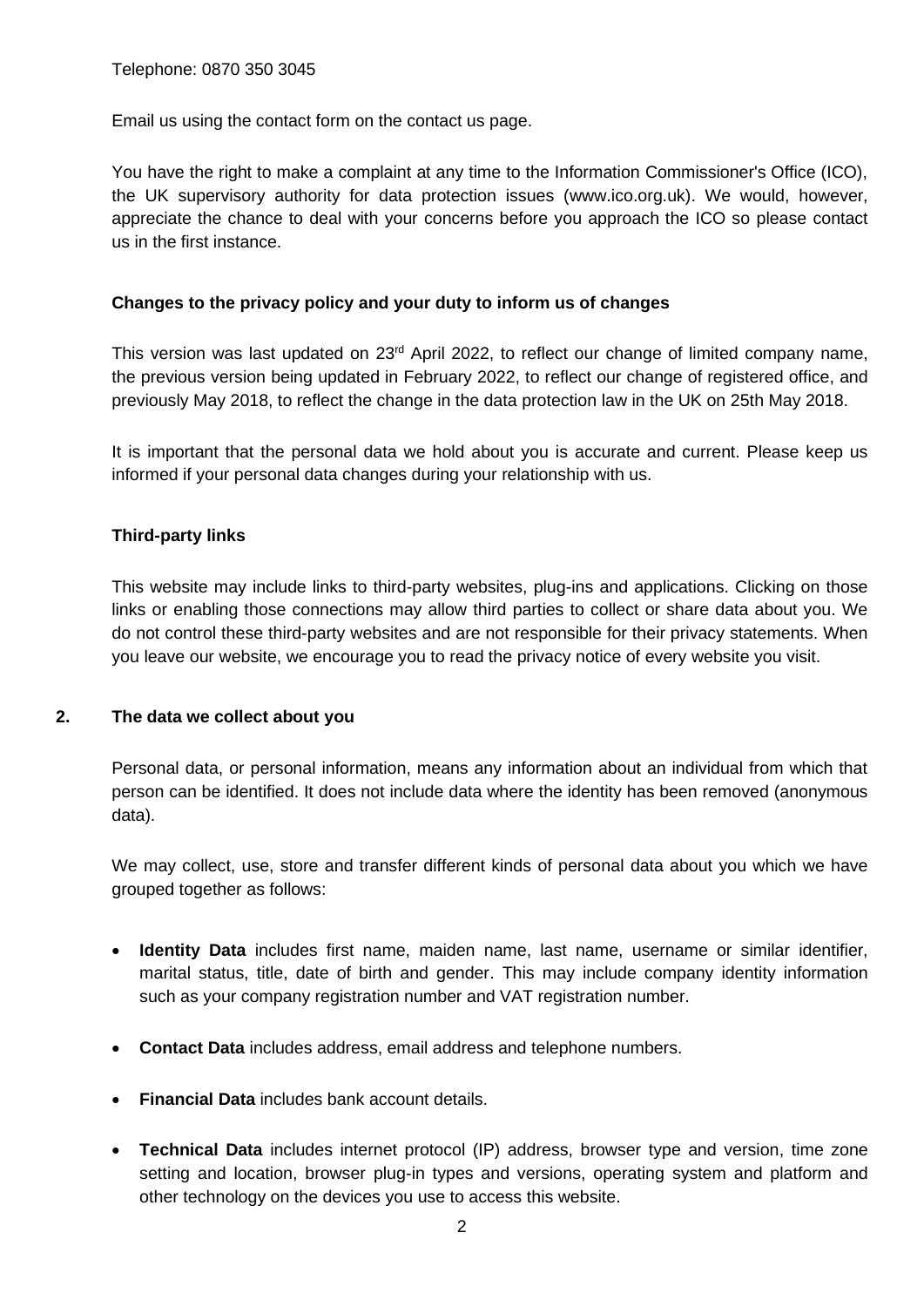- **Usage Data** includes information about how you use our website.
- **Marketing and Communications Data** includes your preferences in receiving marketing from us and our third parties and your communication preferences.

We also collect, use and share **Aggregated Data** such as statistical or demographic data for any purpose. Aggregated Data may be derived from your personal data but is not considered personal data in law as this data does **not** directly or indirectly reveal your identity. For example, we may aggregate your Usage Data to calculate the percentage of users accessing a specific website feature. However, if we combine or connect Aggregated Data with your personal data so that it can directly or indirectly identify you, we treat the combined data as personal data which will be used in accordance with this privacy policy.

We do not collect any **Special Categories of Personal Data** about you (this includes details about your race or ethnicity, religious or philosophical beliefs, sex life, sexual orientation, political opinions, trade union membership, information about your health and genetic and biometric data). Nor do we collect any information about criminal convictions and offences.

# **If you fail to provide personal data**

Where we need to collect personal data by law, or under the terms of a contract we have with you and you fail to provide that data when requested, we may not be able to perform the contract we have or are trying to enter into with you (for example, to provide you with goods or services). In this case, we may have to cancel a product or service you have with us but we will notify you if this is the case at the time.

# **3. How is your personal data collected?**

We use different methods to collect data from and about you including through:

- **Direct interactions.** You may give us your identity and contact data by filling in forms or by corresponding with us by post, phone, email, using the contact form on our website, giving us your details at business events, or otherwise.
- **Automated technologies or interactions.** As you interact with our website, we may automatically collect Technical Data about your equipment, browsing actions and patterns. We collect this personal data by using cookies, server logs and other similar technologies. We may also receive Technical Data about you if you visit other websites employing our cookies. Please see our cookie policy for further details.
- **Third parties or publicly available sources.** We may receive personal data about you from various third parties and public sources as set out below.
	- Technical Data from the following parties:
	- (a) analytics providers based inside **OR** outside the EU
	- (b) our hosting company based inside **OR** outside the EU
- Identity and Contact Data from data brokers or aggregators based inside **OR** outside the EU.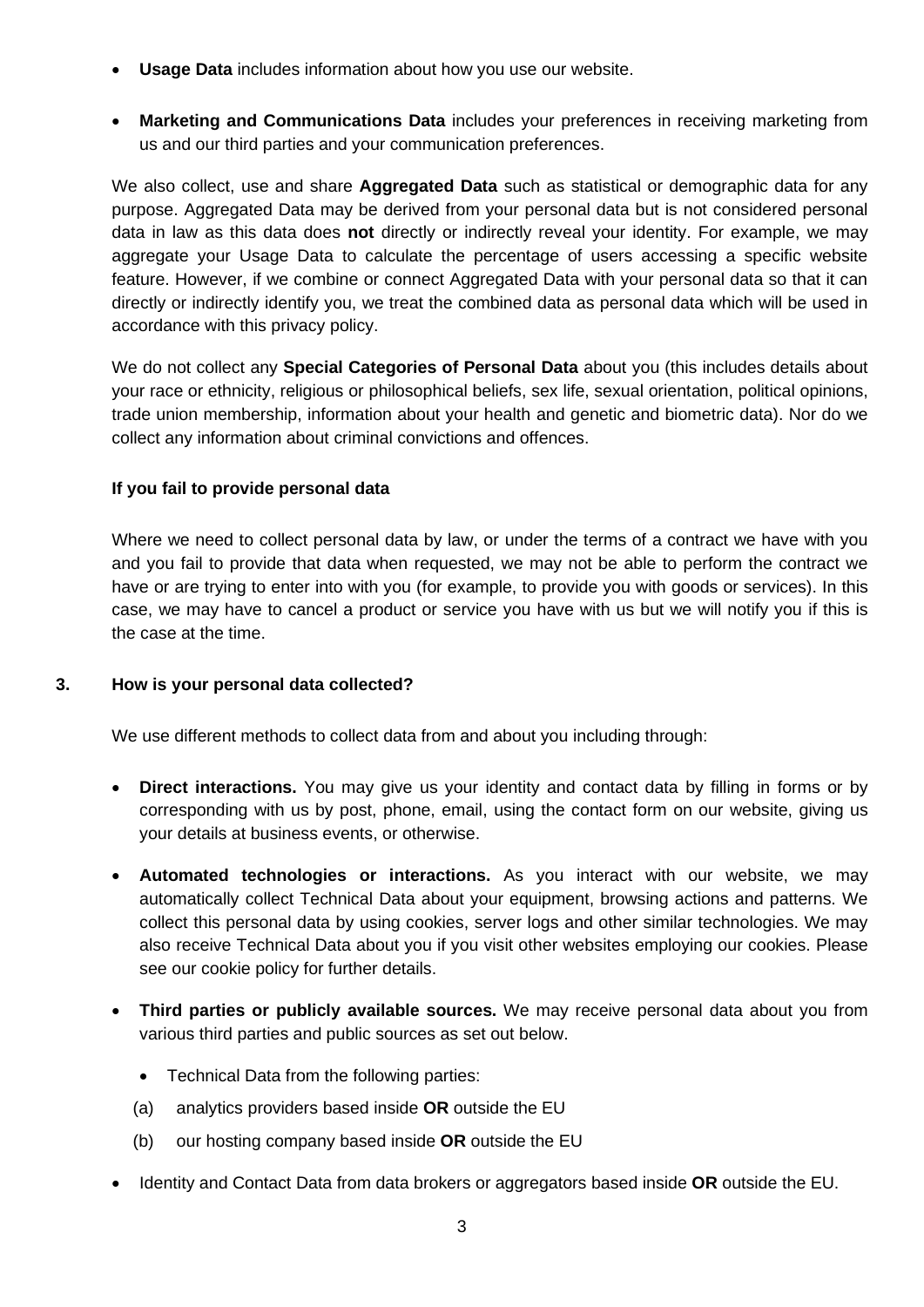- Identity and Contact Data from publicly availably sources such as Companies House and the Electoral Register based inside the EU.
- Research conducted by Really Useful Digital Media Limited to identify potential clients and other business partners.

## **4. How we use your personal data**

We will only use your personal data when the law allows us to. Most commonly, we will use your personal data in the following circumstances:

- Where we need to perform the contract we are about to enter into or have entered into with you.
- Where it is necessary for our legitimate interests (or those of a third party) and your interests and fundamental rights do not override those interests.
- Where we need to comply with a legal or regulatory obligation.

The types of lawful basis that we will rely on to process your personal data are covered in more detailed later in this document.

Generally we do not rely on consent as a legal basis for processing your personal data or contacting you, but if we launch services which we believe require consent, such as newsletters, we will only contact you in relation to those services if we have your explicit consent.

# **Purposes for which we will use your personal data**

We have set out below, in a table format, a description of all the ways we plan to use your personal data, and which of the legal bases we rely on to do so. We have also identified what our legitimate interests are where appropriate.

Note that we may process your personal data for more than one lawful ground depending on the specific purpose for which we are using your data. Please contact us if you need details about the specific legal ground we are relying on to process your personal data where more than one ground has been set out in the table below.

| <b>Purpose/Activity</b>                        | Type of data            | Lawful basis for processing including<br>basis of legitimate interest |
|------------------------------------------------|-------------------------|-----------------------------------------------------------------------|
| To<br>register<br><b>VOU</b><br>as a<br>new    | (a) Identity            | Performance of a contract with you                                    |
| customer                                       | (b) Contact             |                                                                       |
| To process and deliver your order              | (a) Identity            | (a) Performance of a contract with you                                |
| including:                                     | (b) Contact             | (b) Necessary for our legitimate interests                            |
| (a) Manage payments, fees and<br>charges       | (c) Financial           | (to recover debts due to us)                                          |
| (b) Collect and recover<br>money<br>owed to us | (d) Transaction         |                                                                       |
|                                                | Marketing<br>(e)<br>and |                                                                       |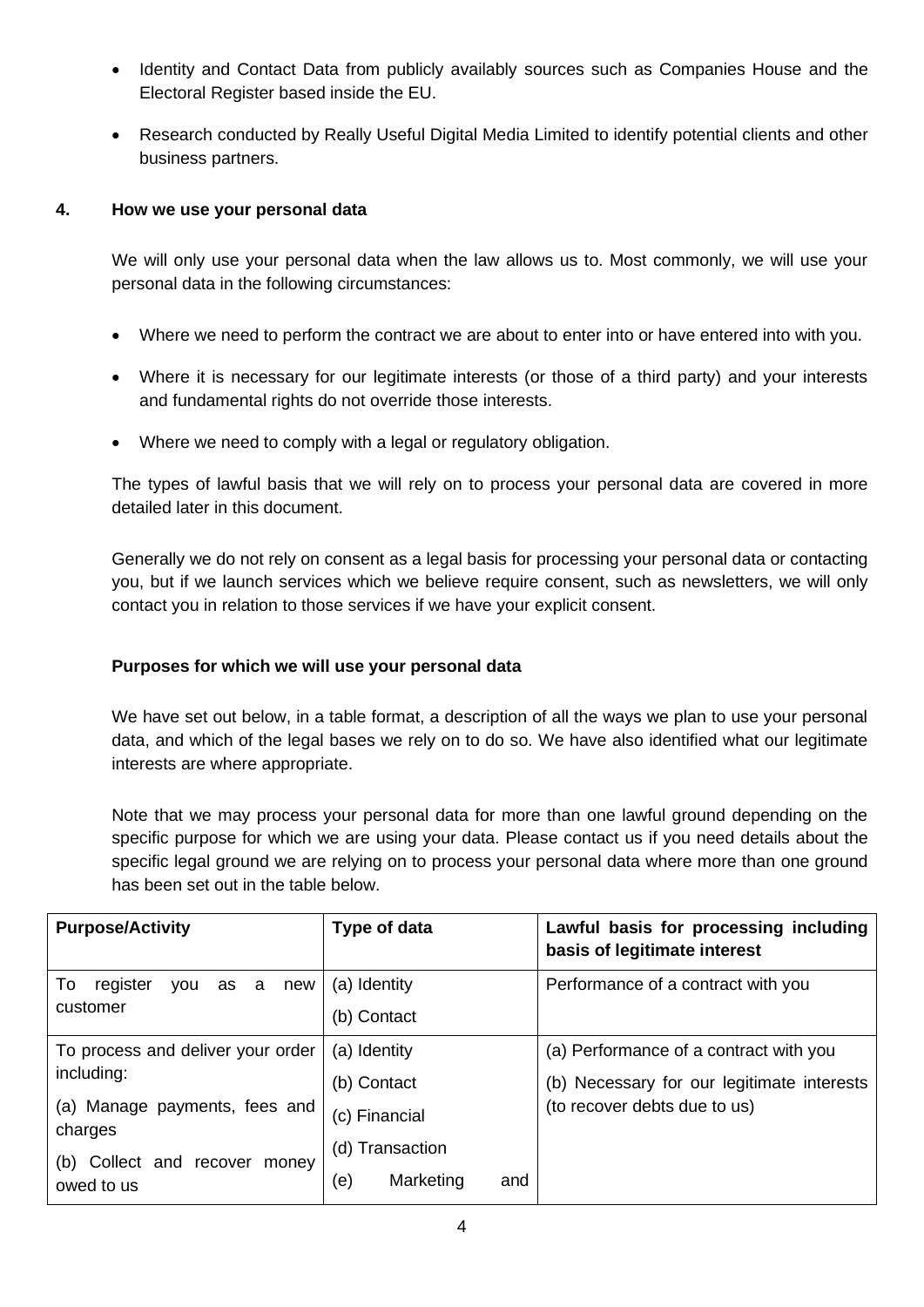|                                                                                                                         | Communications                            |                                                                                                                                 |
|-------------------------------------------------------------------------------------------------------------------------|-------------------------------------------|---------------------------------------------------------------------------------------------------------------------------------|
| To manage our relationship with<br>you which will include:                                                              | (a) Identity                              | (a) Performance of a contract with you                                                                                          |
|                                                                                                                         | (b) Contact                               | (b) Necessary to comply with a legal                                                                                            |
| (a) Keeping in touch and making<br>you aware of our services                                                            |                                           | obligation                                                                                                                      |
| (b) Notifying you about changes<br>to our terms or privacy policy                                                       |                                           | (c) Necessary for our legitimate interests<br>(to keep our records updated and to<br>service our customers)                     |
| To enable you to partake in a<br>draw,<br>competition<br>prize<br>or<br>complete a survey                               | (a) Identity                              | (a) Performance of a contract with you                                                                                          |
|                                                                                                                         | (b) Contact                               | (b) Necessary for our legitimate interests                                                                                      |
|                                                                                                                         | (c) Profile                               | (to study how<br>customers<br>use<br>our<br>products/services, to develop them and                                              |
|                                                                                                                         | (d) Usage                                 | grow our business)                                                                                                              |
|                                                                                                                         | Marketing<br>(e)<br>and<br>Communications |                                                                                                                                 |
| To administer and protect our                                                                                           | (a) Identity                              | (a) Necessary for our legitimate interests                                                                                      |
| this<br>business<br>and<br>website<br>troubleshooting,<br>(including<br>data                                            | (b) Contact                               | (for running our business, provision of<br>administration and IT services, network                                              |
| testing,<br>analysis,<br>system                                                                                         | (c) Technical                             | security, to prevent fraud and in the                                                                                           |
| maintenance, support,<br>reporting<br>and hosting of data)                                                              |                                           | context of a business reorganisation or<br>group restructuring exercise)                                                        |
|                                                                                                                         |                                           | (b) Necessary to comply with a legal<br>obligation                                                                              |
| deliver<br>relevant<br>website<br>To<br>content and advertisements<br>to<br>you and measure or understand               | (a) Identity                              | Necessary for our legitimate interests (to<br>study<br>how<br>customers<br>use<br>our<br>products/services, to develop them, to |
|                                                                                                                         | (b) Contact                               |                                                                                                                                 |
| effectiveness<br>of<br>the<br>the                                                                                       | (c) Profile                               | grow our business and to inform our                                                                                             |
| advertising we serve to you                                                                                             | (d) Usage                                 | marketing strategy)                                                                                                             |
|                                                                                                                         | Marketing<br>(e)<br>and<br>Communications |                                                                                                                                 |
|                                                                                                                         | (f) Technical                             |                                                                                                                                 |
| To use data analytics to improve                                                                                        | (a) Technical                             | Necessary for our legitimate interests (to                                                                                      |
| our website, products/services,<br>marketing, customer relationships                                                    | (b) Usage                                 | define types of customers for our products<br>and services, to keep our website updated                                         |
| and experiences                                                                                                         |                                           | and relevant, to develop our business and                                                                                       |
|                                                                                                                         |                                           | to inform our marketing strategy)                                                                                               |
| make<br>suggestions<br>To<br>and<br>recommendations to you about<br>goods or services that may be of<br>interest to you | (a) Identity                              | Necessary for our legitimate interests (to<br>develop our products/services and grow<br>our business)                           |
|                                                                                                                         | (b) Contact                               |                                                                                                                                 |
|                                                                                                                         | (c) Technical                             |                                                                                                                                 |
|                                                                                                                         | (d) Usage                                 |                                                                                                                                 |
|                                                                                                                         | (e) Profile                               |                                                                                                                                 |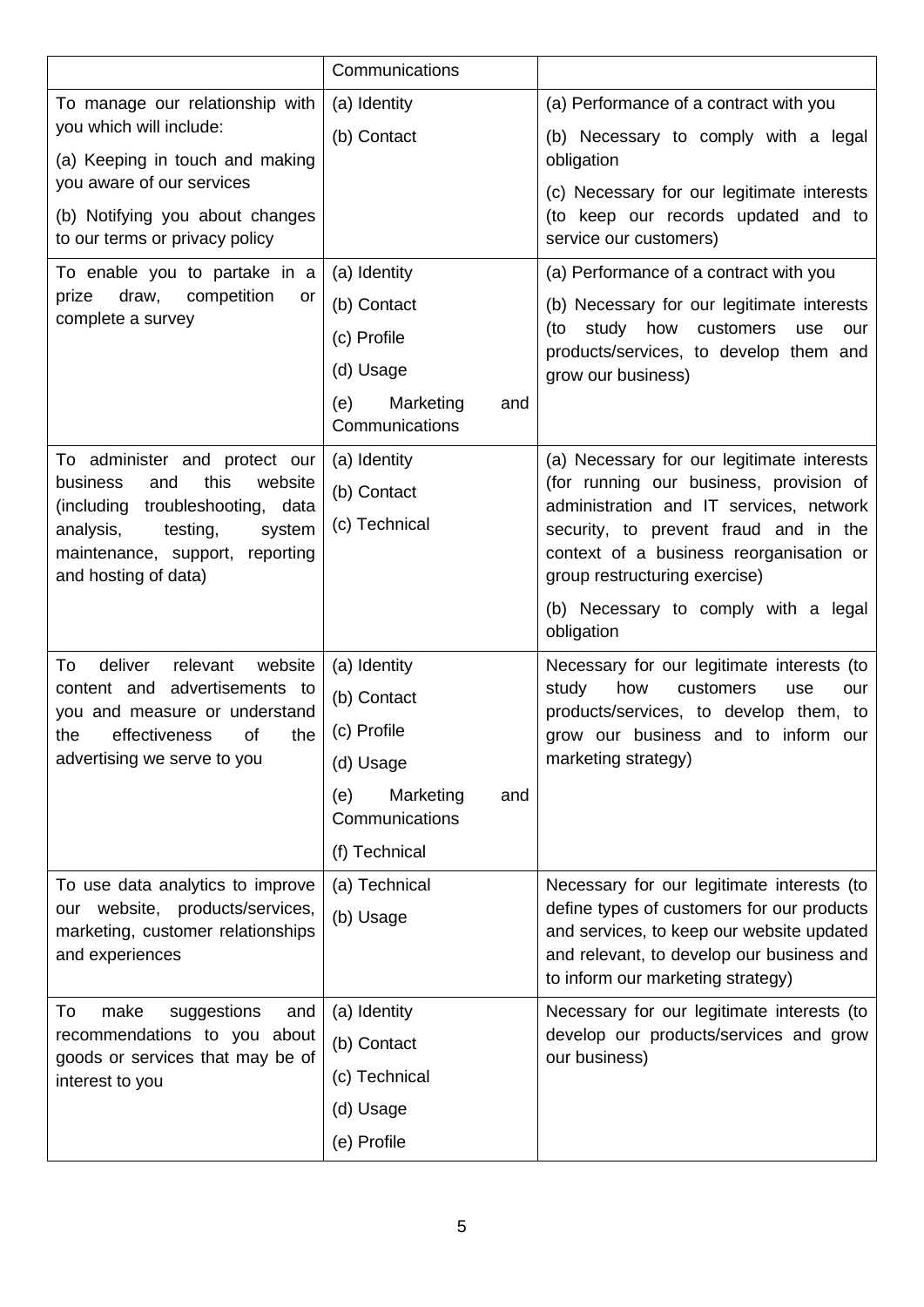# **Marketing**

We do not share your information with third parties for marketing purposes.

## **Cookies**

You can set your browser to refuse all or some browser cookies, or to alert you when websites set or access cookies. If you disable or refuse cookies, please note that some parts of this website may become inaccessible or not function properly. For more information about the cookies we use, please see our Cookie Policy.

## **Change of purpose**

We will only use your personal data for the purposes for which we collected it, unless we reasonably consider that we need to use it for another reason and that reason is compatible with the original purpose. If you wish to get an explanation as to how the processing for the new purpose is compatible with the original purpose, please contact us.

If we need to use your personal data for an unrelated purpose, we will notify you and we will explain the legal basis which allows us to do so.

Please note that we may process your personal data without your knowledge or consent, in compliance with the above rules, where this is required or permitted by law.

### **5. Disclosures of your personal data**

We may have to share your personal data with the parties set out below for the purposes set out in the table in paragraph 4 above.

- Internal Third Parties as set out in the *Glossary*.
- External Third Parties as set out in the *Glossary*.
- Specific third parties such as Google or our hosting company.
- Third parties to whom we may choose to sell, transfer, or merge parts of our business or our assets. Alternatively, we may seek to acquire other businesses or merge with them. If a change happens to our business, then the new owners may use your personal data in the same way as set out in this privacy policy.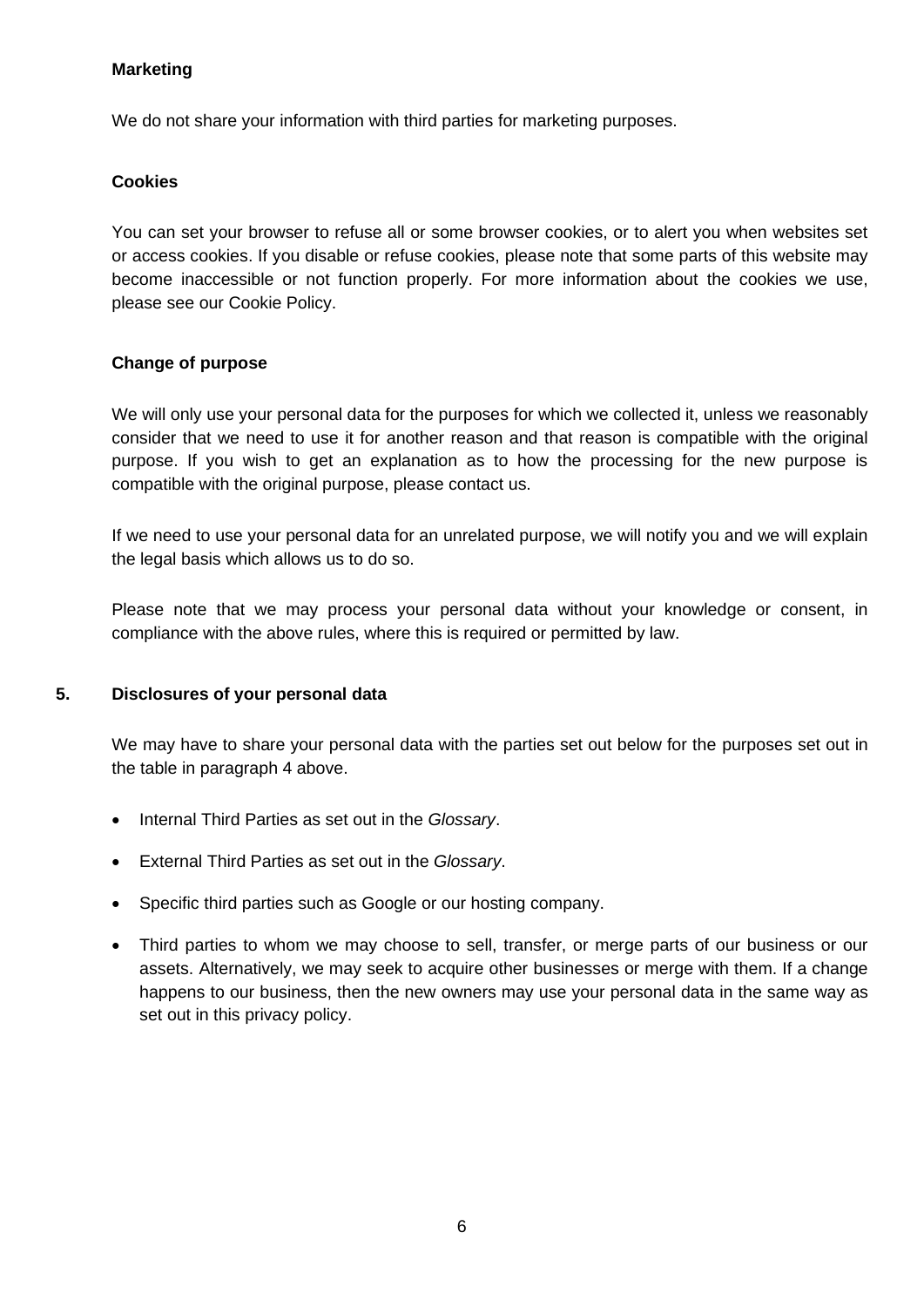We require all third parties to respect the security of your personal data and to treat it in accordance with the law. We do not allow our third-party service providers to use your personal data for their own purposes and only permit them to process your personal data for specified purposes and in accordance with our instructions.

### **6. International transfers**

We do not knowingly transfer your personal data outside the European Economic Area (**EEA**), though third party data processors, such as Google and our hosting company, may do so, for example if they have servers outside of the European Economic Area. These third parties are required to work to the standards set out in this privacy policy and in the data protection regulations.

### **7. Data security**

We have put in place appropriate security measures to prevent your personal data from being accidentally lost, used or accessed in an unauthorised way, altered or disclosed. In addition, we limit access to your personal data to those employees, agents, contractors and other third parties who have a business need to know. They will only process your personal data on our instructions and they are subject to a duty of confidentiality.

We have put in place procedures to deal with any suspected personal data breach and will notify you and any applicable regulator of a breach where we are legally required to do so.

#### **8. Data retention**

#### **How long will you use my personal data for?**

We will only retain your personal data for as long as necessary to fulfil the purposes we collected it for, including for the purposes of satisfying any legal, accounting, or reporting requirements.

To determine the appropriate retention period for personal data, we consider the amount, nature, and sensitivity of the personal data, the potential risk of harm from unauthorised use or disclosure of your personal data, the purposes for which we process your personal data and whether we can achieve those purposes through other means, and the applicable legal requirements.

By law we have to keep basic information about our customers (including Contact, Identity, Financial and Transaction Data) for six years after they cease being customers for tax purposes.

In some circumstances you can ask us to delete your data: see [*Request erasure*] below for further information.

In some circumstances we may anonymise your personal data (so that it can no longer be associated with you) for research or statistical purposes in which case we may use this information indefinitely without further notice to you.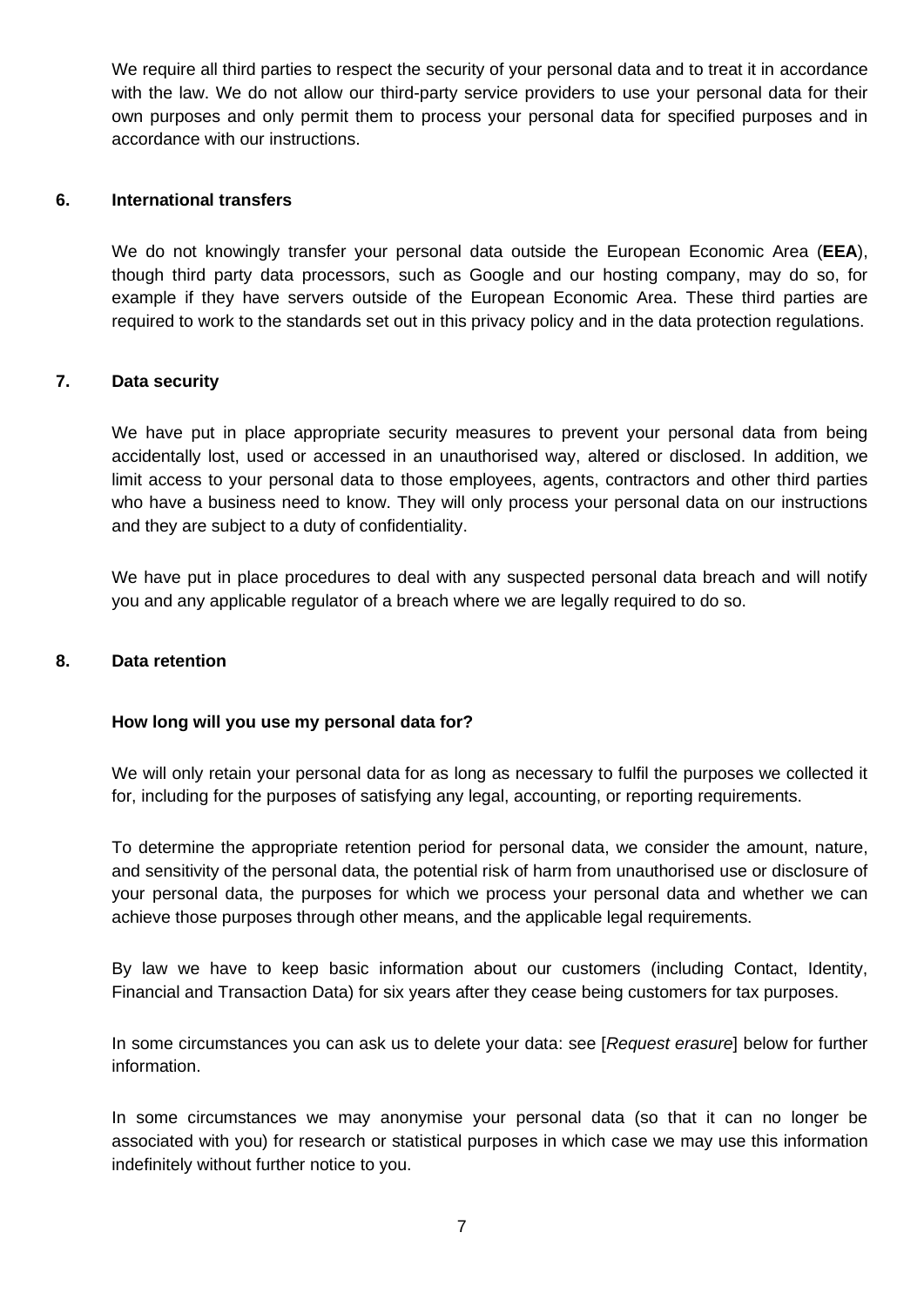### **9. Your legal rights**

Under certain circumstances, you have rights under data protection laws in relation to your personal data. You have the right to:

**Request access** to your personal data (commonly known as a "data subject access request"). This enables you to receive a copy of the personal data we hold about you and to check that we are lawfully processing it.

**Request correction** of the personal data that we hold about you. This enables you to have any incomplete or inaccurate data we hold about you corrected, though we may need to verify the accuracy of the new data you provide to us.

**Request erasure** of your personal data. This enables you to ask us to delete or remove personal data where there is no good reason for us continuing to process it. You also have the right to ask us to delete or remove your personal data where you have successfully exercised your right to object to processing (see below), where we may have processed your information unlawfully or where we are required to erase your personal data to comply with local law. Note, however, that we may not always be able to comply with your request of erasure for specific legal reasons which will be notified to you, if applicable, at the time of your request.

**Object to processing** of your personal data where we are relying on a legitimate interest (or those of a third party) and there is something about your particular situation which makes you want to object to processing on this ground as you feel it impacts on your fundamental rights and freedoms. You also have the right to object where we are processing your personal data for direct marketing purposes. In some cases, we may demonstrate that we have compelling legitimate grounds to process your information which override your rights and freedoms.

**Request restriction of processing** of your personal data. This enables you to ask us to suspend the processing of your personal data in the following scenarios: (a) if you want us to establish the data's accuracy; (b) where our use of the data is unlawful but you do not want us to erase it; (c) where you need us to hold the data even if we no longer require it as you need it to establish, exercise or defend legal claims; or (d) you have objected to our use of your data but we need to verify whether we have overriding legitimate grounds to use it.

**Request the transfer** of your personal data to you or to a third party. We will provide to you, or a third party you have chosen, your personal data in a structured, commonly used, machine-readable format. Note that this right only applies to automated information which you initially provided consent for us to use or where we used the information to perform a contract with you.

**Withdraw consent at any time** where we are relying on consent to process your personal data. However, this will not affect the lawfulness of any processing carried out before you withdraw your consent. If you withdraw your consent, we may not be able to provide certain products or services to you. We will advise you if this is the case at the time you withdraw your consent.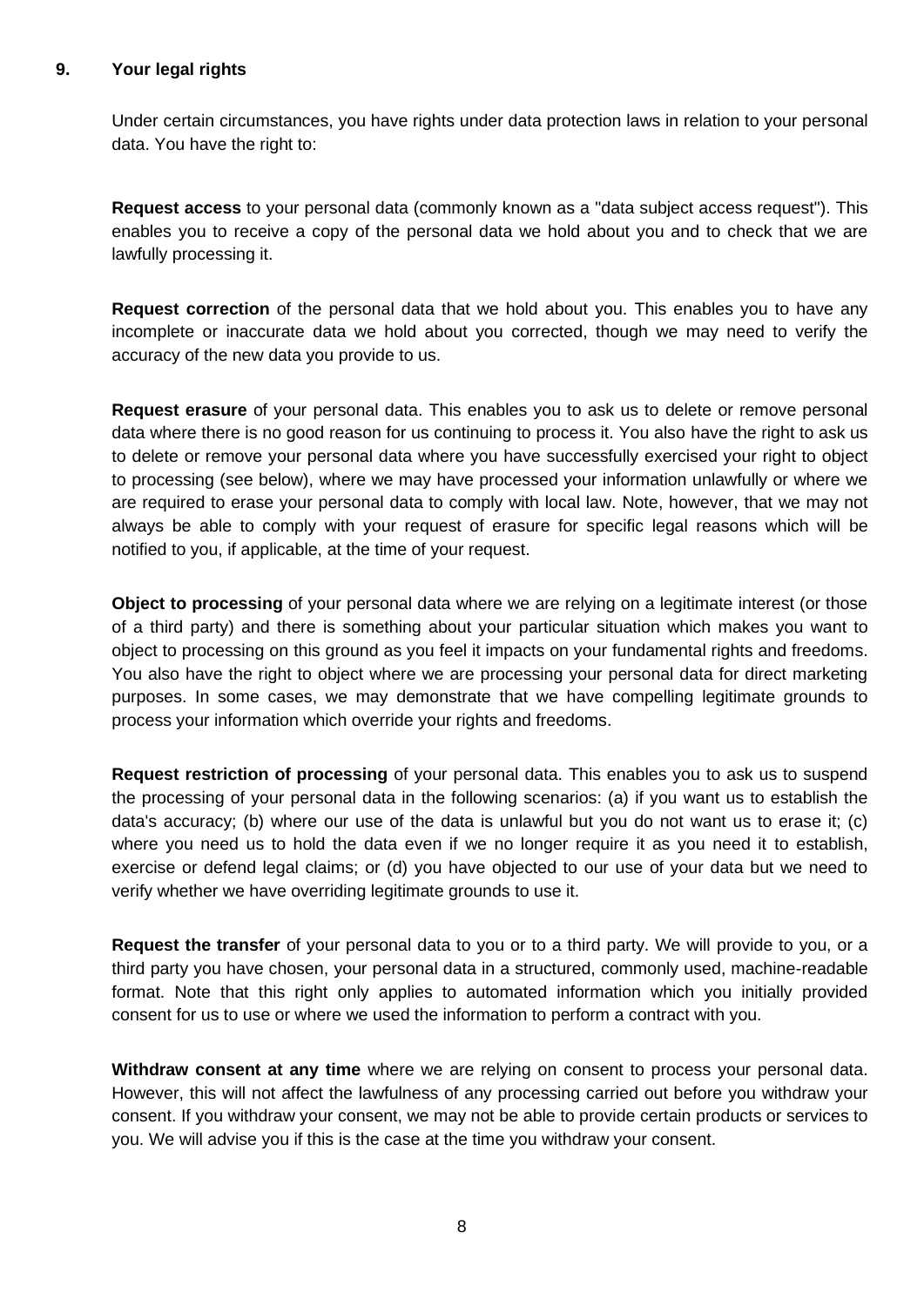If you wish to exercise any of the rights set out above, please contact us.

You will not have to pay a fee to access your personal data (or to exercise any of the other rights). However, we may charge a reasonable fee if your request is clearly unfounded, repetitive or excessive. Alternatively, we may refuse to comply with your request in these circumstances.

#### **What we may need from you**

We may need to request specific information from you to help us confirm your identity and ensure your right to access your personal data (or to exercise any of your other rights). This is a security measure to ensure that personal data is not disclosed to any person who has no right to receive it. We may also contact you to ask you for further information in relation to your request to speed up our response.

### **Time limit to respond**

We try to respond to all legitimate requests within one month. Occasionally it may take us longer than a month if your request is particularly complex or you have made a number of requests. In this case, we will notify you and keep you updated.

### **10. Glossary**

### **LAWFUL BASIS**

**Legitimate Interest** means the interest of our business in conducting and managing our business to enable us to give you the best service/product and the best and most secure experience. We make sure we consider and balance any potential impact on you (both positive and negative) and your rights before we process your personal data for our legitimate interests. We do not use your personal data for activities where our interests are overridden by the impact on you (unless we have your consent or are otherwise required or permitted to by law). You can obtain further information about how we assess our legitimate interests against any potential impact on you in respect of specific activities by contacting us.

**Performance of Contract** means processing your data where it is necessary for the performance of a contract to which you are a party or to take steps at your request before entering into such a contract.

**Comply with a legal or regulatory obligation** means processing your personal data where it is necessary for compliance with a legal or regulatory obligation that we are subject to.